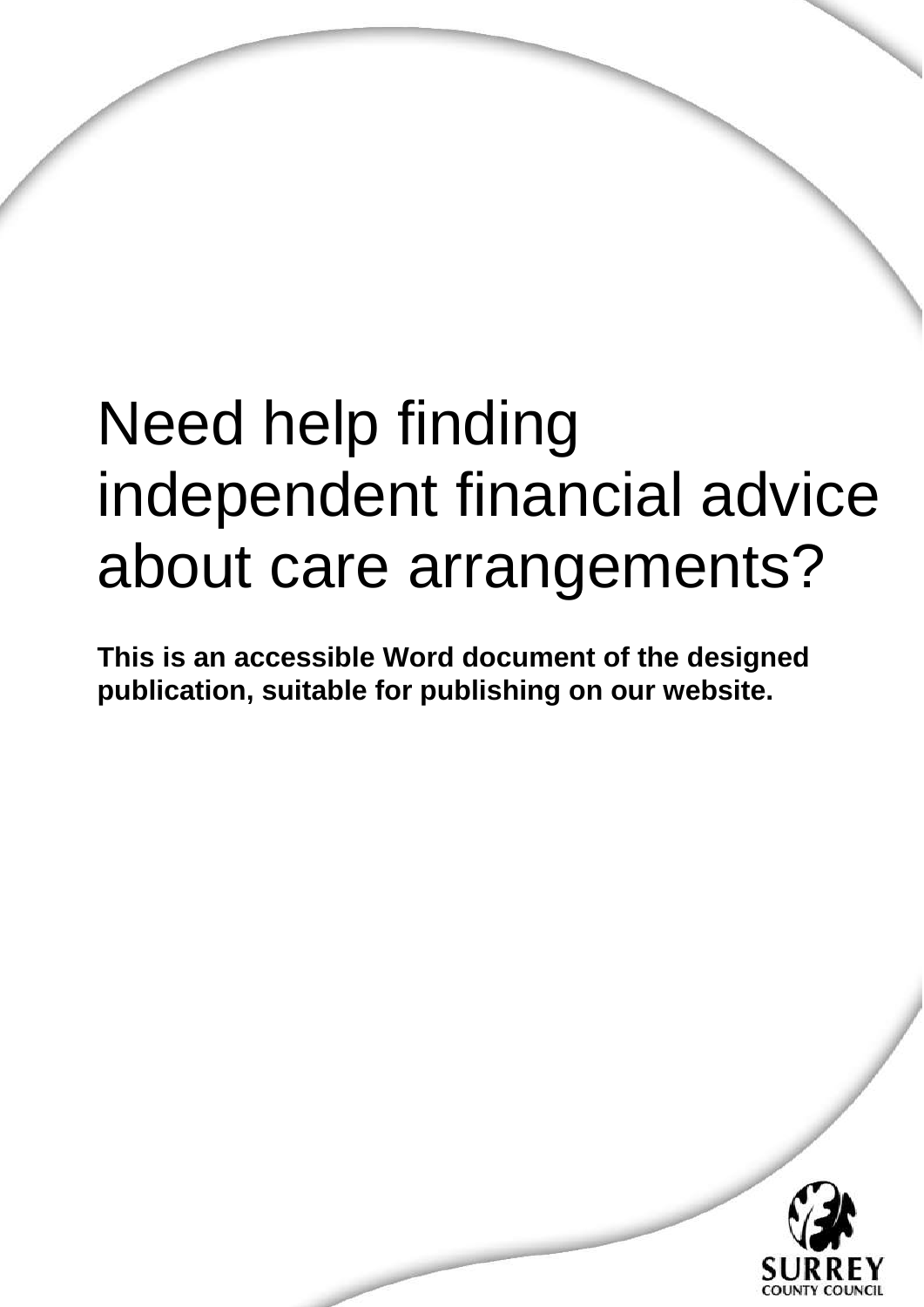Need help finding independent financial advice about care arrangements?

For many residents, it's important to have sound financial advice in order to make carefully considered plans for later life, or to help with care costs

Such advice should be independent, so you feel confident that you're getting the best advice possible

A suitably qualified financial adviser will be able to provide impartial advice and help you navigate through the complexities of care funding, such as:

- Equity release
- Long term care funding
- Pensions and annuities
- Investments and savings
- Tax planning

Local authorities are required to help signpost people to independent financial advice about care and support. We cannot make a recommendation to use one particular financial adviser but we can signpost you to sources of help. We suggest you make your own choice by selecting one of the members of the Society of Later Life Advisers (SOLLA).

#### **Why use a SOLLA member?**

All SOLLA members are specialists in advising people on financial matters in later life.

SOLLA operates a rigorous accreditation process where individual advisers, rather than the company they work for, achieve Later Life Adviser Accreditation and become registered with SOLLA. This requires holding appropriate financial/tax planning, equity release and long term care

qualifications regulated by the Financial Conduct Authority; and achieving a 'soft skills' standard demonstrating a knowledge and understanding of the needs, capacity and issues of dealing with older or more vulnerable clients

### **How do I find a SOLLA member?**

Finding a SOLLA accredited advisor is easy. Simply visit the **SOLLA website** and enter your postcode which will produce a list of advisers within a pre-determined radius of your home. You can then choose which adviser you wish to contact. SOLLA can also be contacted by phone by calling 0333 2020 454. Please note there may be charges for some services so we recommend you that you ask about any charges when you first make contact